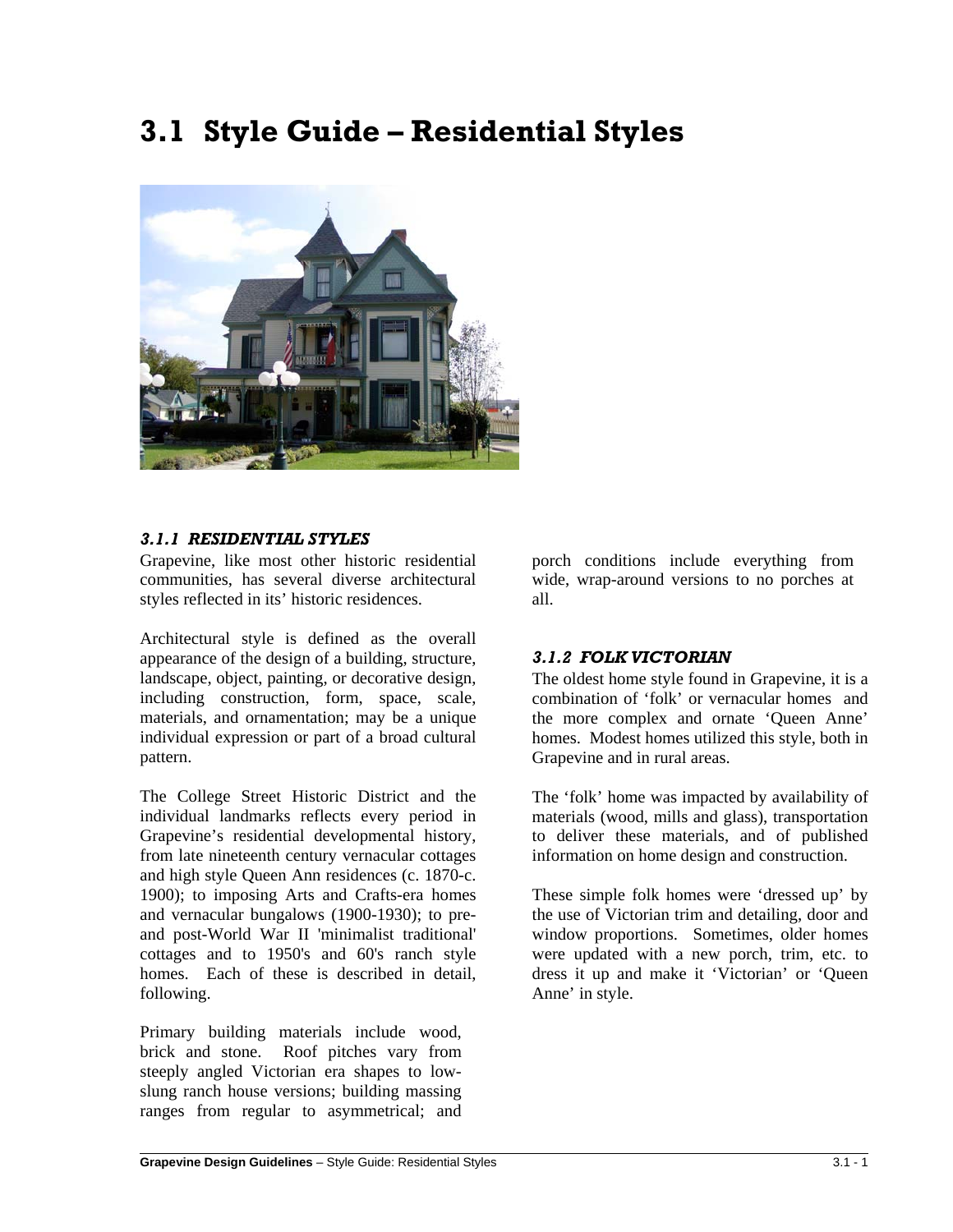

600 WEST COLLEGE

*Characteristics* of the 'Folk' contribution to this style:

- Front porch (few wrap-arounds)
- Simple roof form (pyramidal, gables or hip roofs).
- Simple windows, vertical orientation
- Wood siding and trim

*Characteristics* of the 'Victorian' contribution of this style:

- Front porch.
- Spindlework and turned columns at porches
- Ornate porch railings and supports
- Some gable ornamentation

## *3.1.3 QUEEN ANNE (1870'S to 1910)*

Most popular of the Victorian styles for modest and larger homes, the name was coined in England to describe those that grafted classical ornament onto medieval forms. This style was quite popular during the last half of the 19th century, and is a decorative, rich style. The latter years (1900 - 1910) grew very ornamental, airy and light. Style is rich, varied, and decoratively rich - very picturesque.

This style developed with the prosperity of north Texas, and several factors contributed to this style's occurrence in this area: expansion of railroads made transporting building materials easier; balloon framing replaced heavy timbers as the standard building technology, and growing industrialization throughout the country made possible the manufacture of many building materials: doors, windows, spindlework, wood siding, etc.



224 EAST COLLEGE

*Characteristics* of Queen Anne style:

- Complex shapes including roofs gables, hips, turrets, towers, dormers, bay windows; steep roof forms
- Colorful (better paints became available)
- Contrast of materials
- Elaborate detailing
- Various textures (fishscales, siding, shingles on walls, etc).
- Art or leaded glass windows
- Front porches, many times 'wrap-arounds'

Interiors were given greater freedom from previous styles, with non-symmetrical floor plans with many of the following characteristics:

- Central Hall with grand staircase
- Central Living Room
- Rich, dark woods
- Wall paneling
- Rich, ornamental and bright wall papers
- Beamed ceilings

## *3.1.4 ARTS & CRAFTS (Craftsman and Bungalow - 1905 to 1920's):*

Inspired by the work of the Green & Green brothers in California, this style of construction was widely published and followed across the country, and then the topic of pattern books. Through such publications, the craftsman style became the most popular and fashionable smaller house in the country.

Arts & Crafts homes included several different subgroups: craftsman and bungalows. One-story examples of this style are often called bungalows; these typically have arts and crafts detailing: articulated wood trim and highly detailed but not elaborate homes.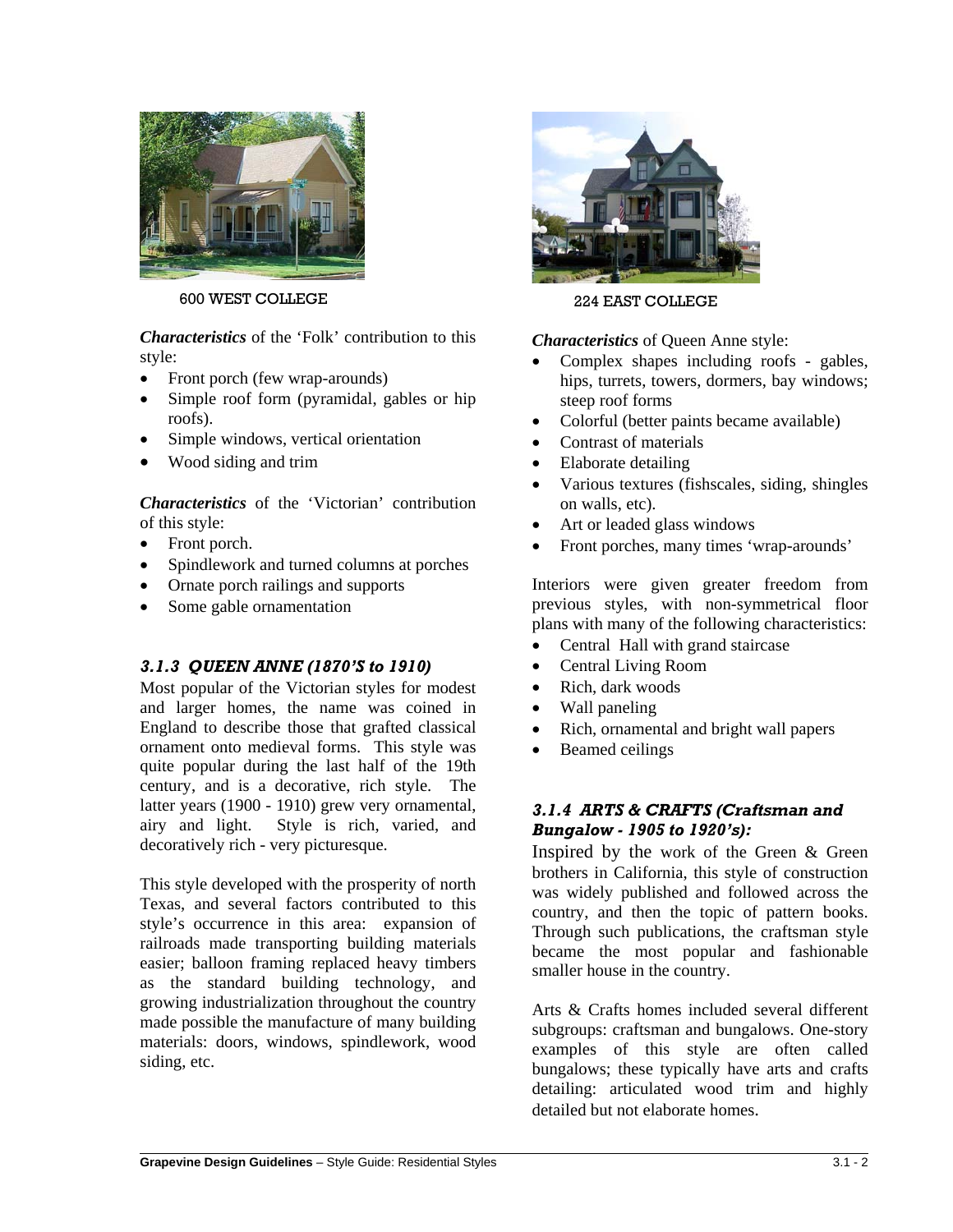

#### 314 EAST COLLEGE

*Characteristics* of Arts & Crafts style:

- Low-pitched roof
- Variety of roof forms (hipped, gable)
- Exposed roof rafters
- Columns or pedestals on brick pilasters.
- Simple windows
- Large porches, integral to the house
- Horizontal wood siding
- Natural wood trim
- Eave overhangs at roofs.

## *3.1.5 TUDOR REVIVAL (1920's to 1940)*

Loosely based on a variety of late Medieval English prototypes, ranging from thatched roof workers' cottages to grand manor houses.

When first utilized in the United States, this style was used for large, architect-designed residences, which copied English examples. These were in turn copied for use on more modest homes in the 1920's and 1930's. This style was quite popular as it worked well for both small and large houses.

In Grapevine, as typical of north Texas, this style utilized brick veneer as masonry veneer techniques allowed more expression in brick as seen on English examples.



222 EAST FRANKLIN

#### *Characteristics* of Tudor Revival style:

- Steep roof, often with front-facing gables
- Facade dominated by cross timbers
- Tall, narrow windows
- Multi-pane glazing or stained glass
- Massive, decorative chimneys
- Various materials brick, stone, timbers, stucco infill,
- Non symmetrical form
- Small front porch, minimal in some cases.

## *3.1.6 CLASSICAL REVIVAL (1920's to 1950's):*

Classical or Neoclassical was a prominent building style during the later decades of the  $19<sup>th</sup>$ century and the first half of the  $20<sup>th</sup>$ . Interest in classical models date from the World's Columbian Exposition held in Chicago in 1893. This exhibition was widely attended and photographed; soon afterwards the neoclassical buildings from the Exposition became the fashion and were imitated across the county.

While the building form is often simple, the entrances, porches, cornices and windows are often articulated.



505 SOUTH DOOLEY